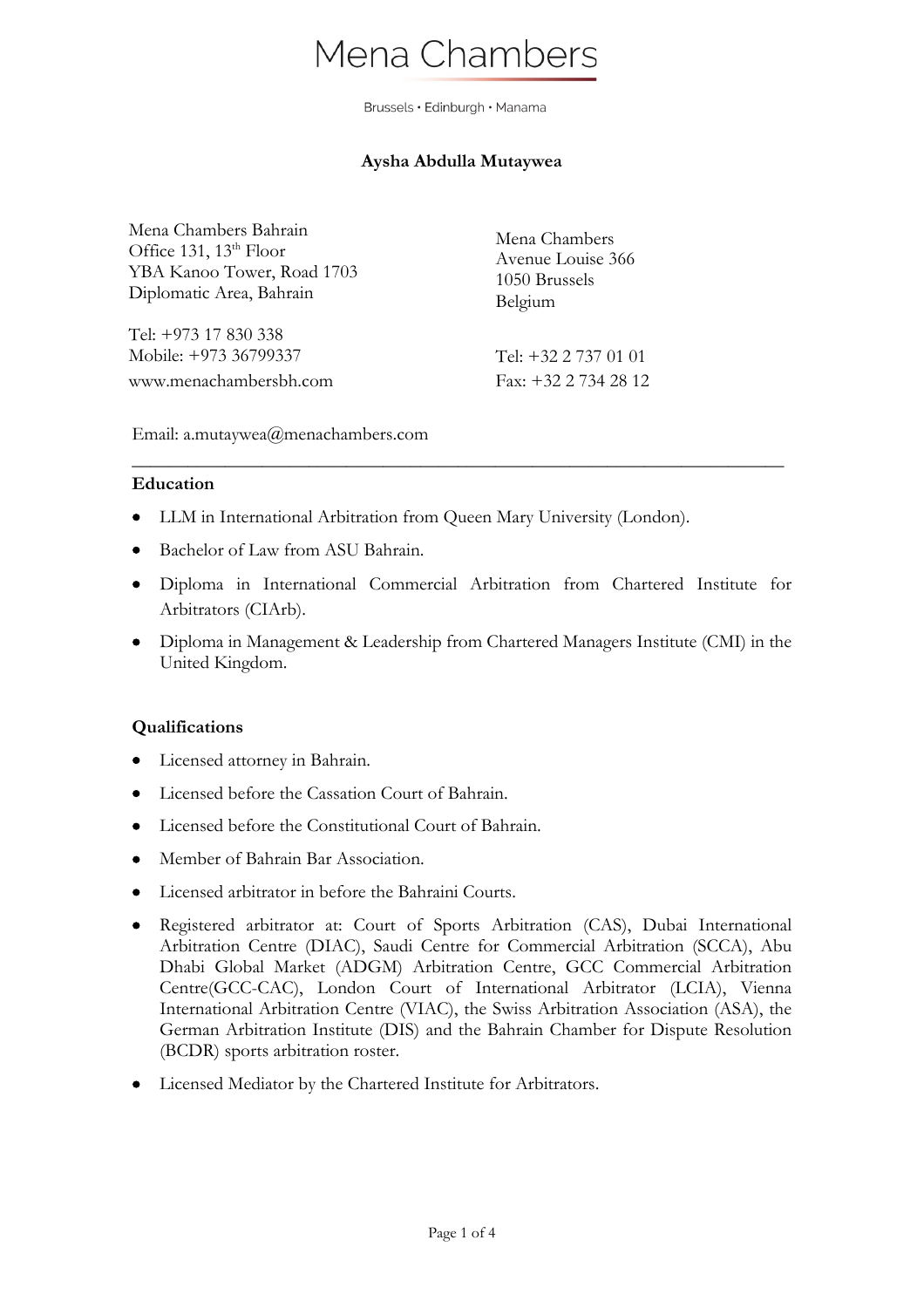## **Professional Experience**

## • **Resident Partner at Mena Chambers Bahrain (November 2015 - Present)**

Serves as arbitrator and counsel in regional and international arbitration cases. Experianced in arbirtations under various rules including: International Chamber of Commerce (ICC), Dubai International Financial Centre Arbitration Centre (DIFC-LCIA), Dubai International Arbitration Centre (DIAC), GCC Commercial Arbitration Centre (GCC-CAC), Bahrain Chamber for Dispute Resolution (BCDR), International Centre for Dispute Resolution (ICDR-AAA), UNCITRAL Arbitration Rules and others.

Represents clients in litigation and arbitration proceedings. Appears before the highest courts in Bahrain; the Cassation Court and the Constitutional Court. Advises regional and international clients on a wide range of disputes including civil, commercial, corporate, banking, insurance and reinsurance, investment, energy, technology, construction and real estate in in the Middle East Region. Has experience with the laws of Bahrain, Saudi Arabia, Kuwait, Qatar, United Arab Emirates, Oman, Yemen, Jordan and Lebanon.

#### • **Acting Senior Case Manager at Bahrain Chamber for Dispute Resolution (BCDR-AAA) (April 2012 - October 2015)**

Responsible for managing litigation, arbitration and mediation cases at the BCDR-AAA. Managed various large and complex cases alongside the case management team. Worked on various cases relating to international commerce, banking, investment, insurance and reinsurance, corporate governance, Islamic finance, real estate and construction.

## • **Tribunal Secretary at Bahrain Chamber for Dispute Resolution (BCDR-AAA) (February 2009- October 2015)**

Served as tribunal secretary to appellate court and cassation court judges and international arbitrators at the BCDR-AAA. Also served as tribunal secretary in *ad hoc* arbitrations.

## • **Case Manager at Bahrain Chamber for Dispute Resolution (BCDR-AAA) (February 2009 - April 2012)**

Responsible for managing litigation, arbitration and mediation cases at the BCDR-AAA. Managed various large and complex cases alongside the case management team. Worked on various cases relating to international commerce, banking, investment, insurance and reinsurance, corporate governance, Islamic finance, real estate and construction.

## • **Case Manager at International Centre for Dispute Resolution (ICDR-AAA) (March 2009- June 2009) - New York, U.S.A**

Responsible for managing arbitration and mediation cases at International Centre for Dispute Resolution headquarters in New York, U.S.A. as well as *ad hoc* arbitrations under UNCITRAL Arbitration Rules.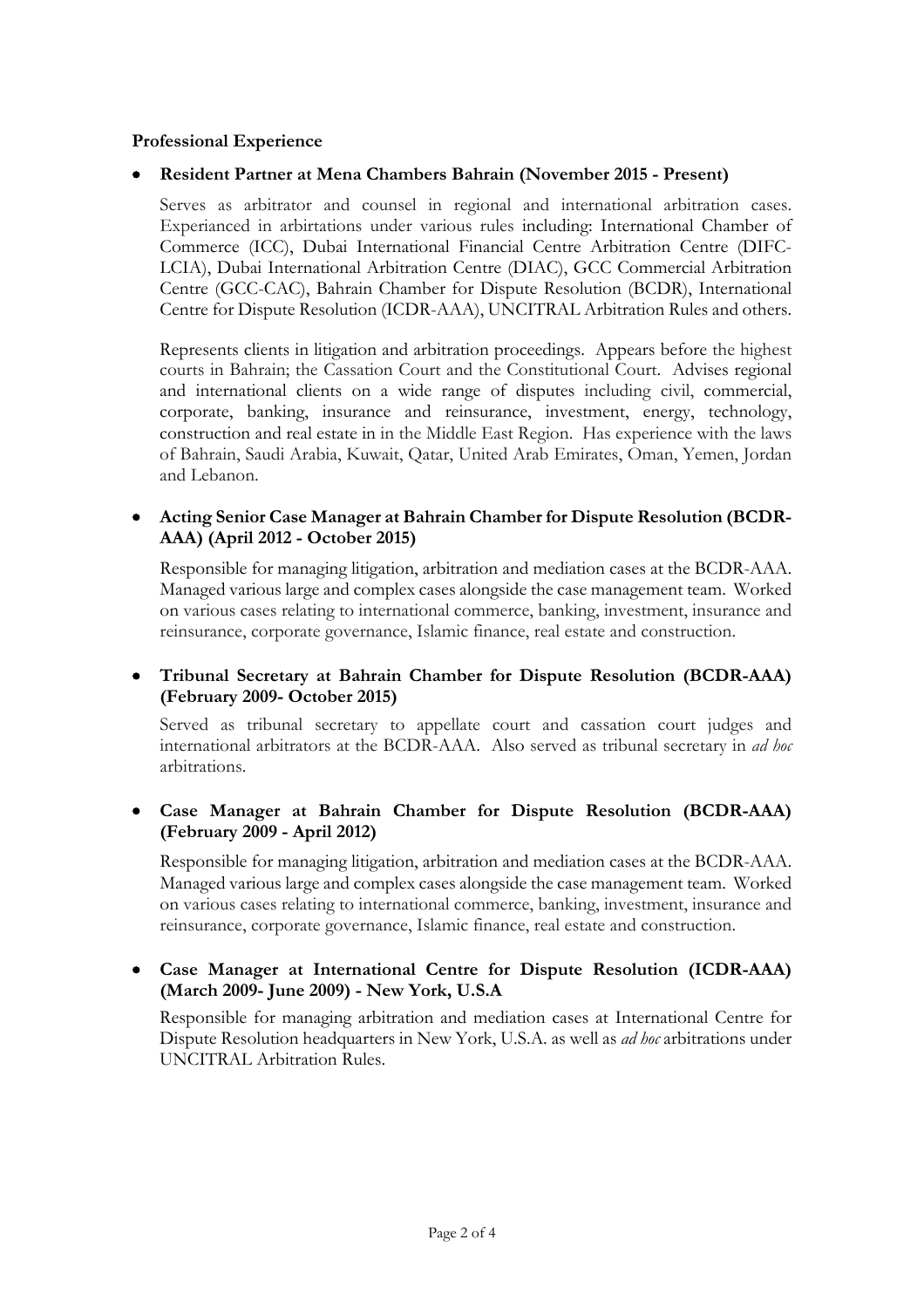# • **Litigation Lawyer at Ali Al Jabal Law Firm and Al Salam Law Firm (2008 - 2009) - Bahrain**

Advised and represented private, regional and international clients on a wide range of disputes including civil, commercial, banking and finance, insurance, real estate and construction, labour, mergers and acquisitions, maritime, Sharia'a disputes and international commercial disputes.

## **Professional Affiliations**

- Bahrain representative and member of the Panel of Arbitrators and Conciliators at the International Centre for Settlement of Investment Disputes (**ICSID)** (2021-2027).
- Bahrain representative and member of the International Court of Arbitration at the International Chamber of Commerce (**ICC**) (2018-2021) and (2021-2024).
- Member of the Board of Directors of the **ICC Bahrain National Committee**.
- Member of the International Chamber of Commerce **Arab Group**.
- Member of the Panel of arbitrators at **Court of Sports Arbitration (CAS).**
- Member of the Equal Representation in Arbitration (**ERA**) Middle East Committee.
- Member of the Legal Advisory Committee at the **Royal University for Women** in Bahrain.
- Member of Chartered Institute for Arbitrators (**CIarb**).

#### **Memberships**

- Member of London Court of International Arbitrator (LCIA) arbitrator's roster.
- Member of Vienna International Arbitration Centre arbitrator's roster.
- Member of Cairo Regional Centre for International Commercial Arbitration arbitrator's roster.
- Member of GCC Commercial Arbitration Centre arbitrator's roster.
- Member of Dubai International Arbitration Centre arbitrator's roster.
- Member of Abu Dhabi Global Market (ADGM) Arbitration Centre arbitrator's roster.
- Member of Saudi Centre for Commercial Arbitration arbitrator's roster.
- Member of the Swiss Arbitraation Association arbitrator's roster.
- Member of the German Arbitraation Institute arbitrator's roster.
- Member of the Bahrain Chamber for Dispute Resolution (BCDR) sports arbitration roster.
- Registered and admitted arbitrator before the national Bahraini courts.
- Member of the Middle East & North Africa Pre-Vis Moot Mentoring Committee.